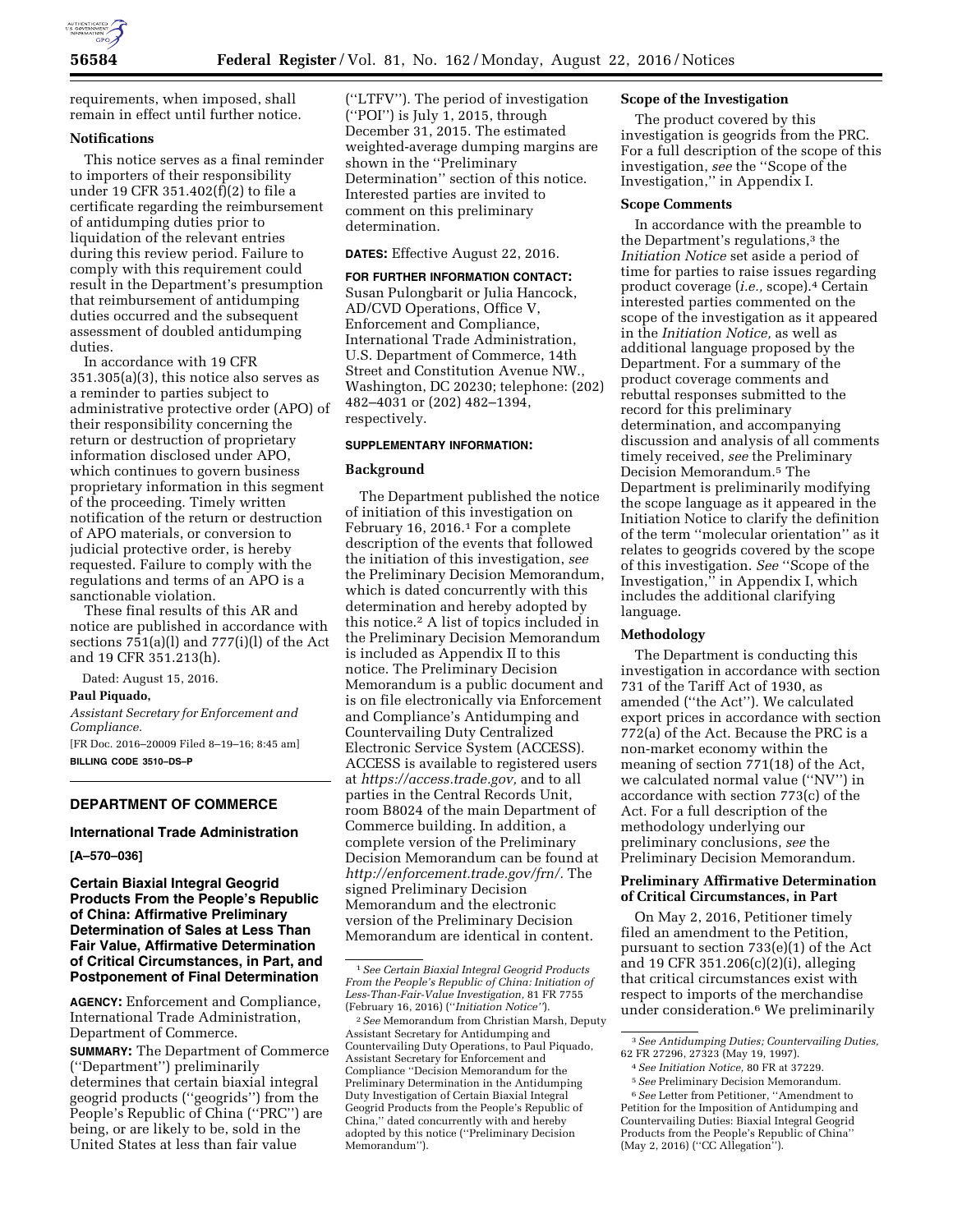determine that critical circumstances exist for Taian Modern 7 and the PRCwide entity. However, for BOSTD,<sup>8</sup> we preliminarily determine that critical circumstances do not exist. For a full description of the methodology and

results of our analysis, *see* the Preliminary Decision Memorandum.

## **Combination Rates**

In the *Initiation Notice,* the Department stated that it would calculate combination rates for the respondents that are eligible for a

separate rate in this investigation. Policy Bulletin 05.1 describes this practice.<sup>9</sup>

## **Preliminary Determination**

The Department preliminarily determines that the following weightedaverage dumping margins exist:

| Exporter | Producer | Weighted-<br>average<br>dumping margin<br>(percent) |
|----------|----------|-----------------------------------------------------|
|          |          | 00.00                                               |
|          |          | 38.92                                               |
|          |          | 66.74                                               |

#### **Suspension of Liquidation**

In accordance with section 733(d)(2) of the Act, we will direct U.S. Customs and Border Protection (CBP) to suspend liquidation of all entries of geogrids from the PRC as described in the scope of the investigation section entered, or withdrawn from warehouse, for consumption on or after the date of publication of this notice in the **Federal Register** except for those produced and exported by BOSTD. Because the estimated preliminary weighted-average dumping margin for BOSTD is zero, we are not directing CBP to suspend liquidation of entries of the merchandise it produced and exported.

Section 733(e)(2) of the Act provides that, given an affirmative determination of critical circumstances, any suspension of liquidation shall apply to unliquidated entries of merchandise entered, or withdrawn from warehouse, for consumption on or after the later of (a) the date which is 90 days before the date on which the suspension of liquidation was first ordered, or (b) the date on which notice of initiation of the investigation was published. We preliminarily find that critical circumstances exist for imports of geogrids from the PRC produced or

7Taian Modem Plastic Co., Ltd. (''Taian Modern'').

10*See Modification of Regulations Regarding the Practice of Accepting Bonds During the Provisional Measures Period in Antidumping and Countervailing Duty Investigations,* 76 FR 61042 (October 3, 2011).

11*See Countervailing Duty Investigation of Certain Biaxial Integral Geogrid Products From the People's Republic of China: Preliminary Determination and Alignment of Final* 

exported by Taian Modern and the PRCwide entity. Accordingly, for Taian Modern and the PRC-wide entity, in accordance with section 733(e)(2)(A) of the Act, the suspension of liquidation shall apply to unliquidated entries of merchandise entered, or withdrawn from warehouse, for consumption on or after the date which is 90 days before the publication of this notice.

Pursuant to section 733(d)(1)(B) of the Act and 19 CFR 351.205(d), the Department will instruct CBP to require a cash deposit 10 equal to the weightedaverage amount by which the NV exceeds U.S. price as follows: (1) The cash deposit rate for the exporter/ producer combination listed in the table above will be the rate identified for that combination in the table; (2) for all combinations of PRC exporters/ producers of merchandise under consideration that have not received their own separate rate above, the cashdeposit rate will be the cash deposit rate established for the PRC-wide entity, 66.74 percent; and (3) for all non-PRC exporters of the merchandise under consideration which have not received their own separate rate above, the cashdeposit rate will be the cash deposit rate applicable to the PRC exporter/producer combination that supplied that non-PRC

12*See Aluminum Extrusions From the People's Republic of China: Preliminary Results of Antidumping Duty Administrative Review and Rescission, in Part; 2013–2014,* 80 FR 32347 (June 8, 2015) unchanged at *Aluminum Extrusions From the People's Republic of China: Final Results of Antidumping Duty Administrative Review; 2013– 2014,* 80 FR 75060 (December 1, 2015).

13*See, e.g., Certain Passenger Vehicle and Light Truck Tires From the People's Republic of China:* 

exporter. These suspension of liquidation instructions will remain in effect until further notice.

We normally adjust antidumping duty cash deposit rates by the amount of export subsidies, where appropriate. In the companion CVD investigation, we preliminarily found that Taian Modern did not receive export subsidies. Therefore, no offset to Taian Modern's cash deposit rates for export subsidies is necessary.11 With respect to BOSTD, because it is receiving a zero margin, there is no cash deposit rate for BOSTD and therefore no need to make an offset to its' cash deposit rate.12 For the PRCwide entity, which received an adverse facts available rate based on information contained in the Petition, as an extension of the adverse inference found necessary pursuant to section 776(b) of the Act, the Department has adjusted the PRC-wide entity's AD cash deposit rate by the lowest export subsidy rate determined for any party in the companion CVD proceeding.13 Here, that rate is zero and thus, no adjustment is necessary for the PRC-wide rate.14 15

Pursuant to section 777A(f) of the Act, we normally adjust preliminary cash deposit rates for estimated domestic subsidy pass-through, where appropriate. However, in this case there

15*See Drawn Stainless Steel Sinks from the People's Republic of China: Antidumping Duty Investigation,* 77 FR 60673 (October 4, 2012) (''unchanged in *Drawn Stainless Steel Sinks form the People's Republic of China: Investigation, Final Determination,* 78 FR 13019 (February 26, 2013). Because the lowest export subsidy rate determined for any party in the companion CVD investigation, which is 0.00 percent for Taian Modern, the Department is not adjusting the cash deposit rate applicable to the PRC-wide entity. *See Geogrids CVD Preliminary Determination* at 31–2 (Foreign Trade Promotion Fund section).

<sup>8</sup>BOSTD Geosynthetics Qingdao Ltd. (''BOSTD''). 9*See* Enforcement and Compliance's Policy Bulletin No. 05.1, regarding, ''Separate-Rates Practice and Application of Combination Rates in Antidumping Investigations involving Non-Market Economy Countries,'' (April 5, 2005) (Policy Bulletin 05.1), available on the Department's Web site at *[http://enforcement.trade.gov/policy/bull05-1.](http://enforcement.trade.gov/policy/bull05-1.pdf) [pdf.](http://enforcement.trade.gov/policy/bull05-1.pdf)* 

*Determination With Final Antidumping Duty Determination,* 81 FR 4292 (June 24, 2016) and accompanying Preliminary Decision Memorandum (''*Geogrids CVD Preliminary Determination''*) (unchanged in *Certain Biaxial Integral Geogrid Products From the People's Republic of China: Amended Preliminary Results of Countervailing Duty Investigation,* 81 FR 48384 (July 25, 2016) (''*Geogrids Amended CVD Preliminary Determination''*)).

*Preliminary Determination of Sales at Less Than Fair Value; Preliminary Affirmative Determination of Critical Circumstances; In Part and Postponement of Final Determination,* 80 FR 4250 (January 27, 2015), and accompanying Issues and Decision Memorandum at 35.

<sup>14</sup> *Id.*